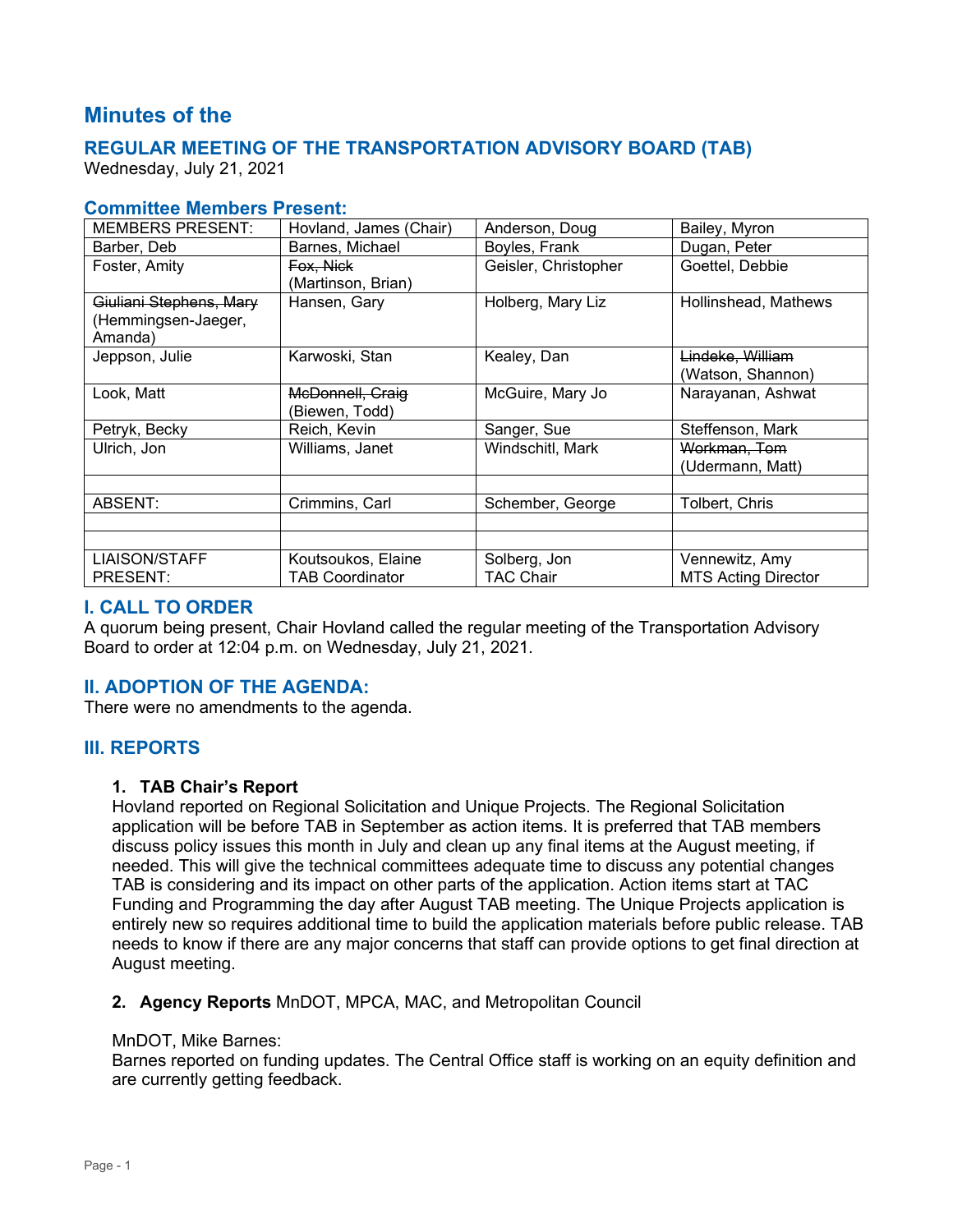#### MPCA, Todd Biewen:

Biewen reported on electric chargers and maintenance.

#### MAC, Carl Crimmins:

Koutsoukos reported on behalf of Crimmins that MSP's average daily departures for July are 420, a 69 % increase over July of 2020 and a 4% increase from June. Delta Airlines resumed service to Paris on July 7th. July active routes will increase to 189; 180 domestic & 9 international flights. August schedule shows a slight decrease to 412 average daily departures. Popup vaccination sites in Terminal 1 and Terminal 2 are planned through August 5. Covid testing is currently available in the Blue parking ramp.

#### Metropolitan Council, Deb Barber:

Barber reported on officer hiring. Foster asked about the pivot to an increase of armed officers. Metropolitan Council Chair Zelle said the community service officers are not police even though they coordinate with the Metro Transit police. Sanger asked about the safety phone number.

# **IV. ACTION ITEMS**

## Consent

Motion was made by Anderson, seconded by McGuire and carried, to approve the following consent items:

- **1. Approval of Minutes from June 16, 2021**
- **2. 2021-21** Streamlined 2021-2024 TIP Amendment for MnDOT: I-35W Frontage Road **Turnback**

Motion: That the Transportation Advisory Board recommend adoption of an amendment to the 2021-2024 TIP to increase the cost and scope of MnDOT's I-35W turnback in Bloomington (SP # 2782-363).

| Aye:            | 28 Anderson, Bailey, Barber, Barnes, Biewen, Boyles, Dugan, Foster, Geisler,     |
|-----------------|----------------------------------------------------------------------------------|
|                 | Goettel, Hansen, Hemmingsen-Jaeger, Holberg, Hollinshead, Jeppson, Karwoski,     |
|                 | Kealey, Look, Martinson, McGuire, Narayanan, Petryk, Sanger, Steffenson, Ulrich, |
|                 | Watson, Williams, Windschitl                                                     |
| Nay:            |                                                                                  |
| Absent:         | 5 Crimmins, Reich, Schember, Tolbert, Workman                                    |
| Not Recorded: 0 |                                                                                  |

## Non-Consent

**1.** There were no items on the non-consent agenda.

## **V. INFORMATION**

**1.** Equity in Transportation

USDOT Deputy Assistant Secretary for Intergovernmental Affairs Charles Small and Senior Advisor in the Office of the Secretary Maurice Henderson II presented this item.

Sanger brought up the Rondo project. Smalls and Henderson noted the need for collective effort. Henderson talked about helping small businesses get certified.